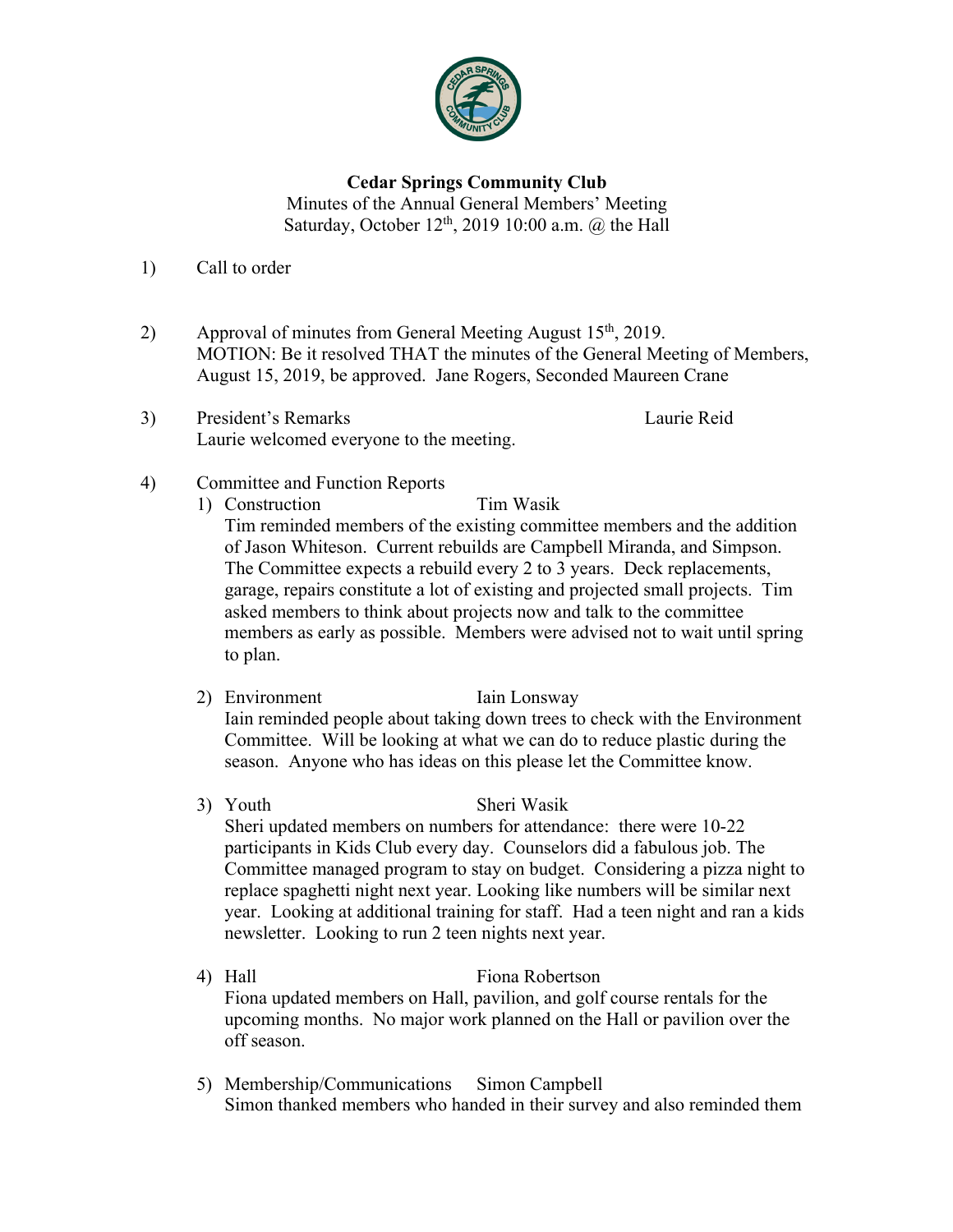that it can also filled out in the member only section. We have a Board communications survey that went out a week ago. Have a 20% response rate. There are print copies for those that need them. Barbara Schmidt noted that there were a number of loud cars that came in to take photos – no connection to members of the Springs. They were intimidating. She noted that as we are going out more into the public domain this may be a side-effect that we should be monitoring. Laurie thanked Barbara and noted that we should be stopping people we don't know and asking them to leave if they are not part of the community.

6) Operations Sandy Calder Sandy noted that work included trees coming down, road drains to fix, aerating the greens. Joan Biggar asked about the Brouwers Bridge. Sandy said that it had been looked at and work would be done on it this fall. Roy Skelton, asked about the  $5<sup>th</sup>$  tee steps asked if there would be a railing on that.

Sandy said no plans at this time and same for #7.

- 7) Social Ruth Conboy Ruth advised that the Social Committee had met about 4 times and that Gwyn was the new Board liaison. Looking to do a skeletal schedule for next year and taking feedback on events and numbers to try and figure out how to best juggle the budget to benefit the entire community. E.g.: the few events that get the highest attendance would get more funds vs another event that gets a lower attendance.
- 8) Golf Linda Thomson Linda noted the golf course is in excellent shape and asked members to thank Brent and Gary when you see them. She also thanked Kathy Kingsmill, Dan Forrest for junior golf this summer and John Brouwers for continuing to hold lost clubs at his cottage. After the Thanksgiving dinner the trophies will be handed out. Match Play winners: Schmeer, Stevenson, Ingham, Paget. Club Champions: Lee (Cannon), Prins, and Conacher. No major improvements are proposed this year. Thanked the golf committee. Roy asked about dressing the tee boxes during the season where iron play is extensive. Linda noted that when dressed the area is hard to level out so they are not top dressing as much this year. Men use their irons a lot at the tee box and divots not replaced often. She reminded members that it is our course and we have to take care of it. The crew spent 3 hours fixing ball marks on just one day alone. Roy felt there could be more maintenance on #5. Linda noted that Brent has done this multiple times. Mark Grebenc asked why we don't have boxes with sand and seed in them. Sandy noted that people don't do this properly and it results in more issues so we stopped. Mike Cochrane asked about creating a practice area – he noted there is space on the top of the hill on #1 that may be useful. Linda will make a note of it to discuss at next meeting.
- 9) Tennis/Beach Chris Thomson Chris Thomson thanked Mark Schmeer for rolling the courts. At the Beach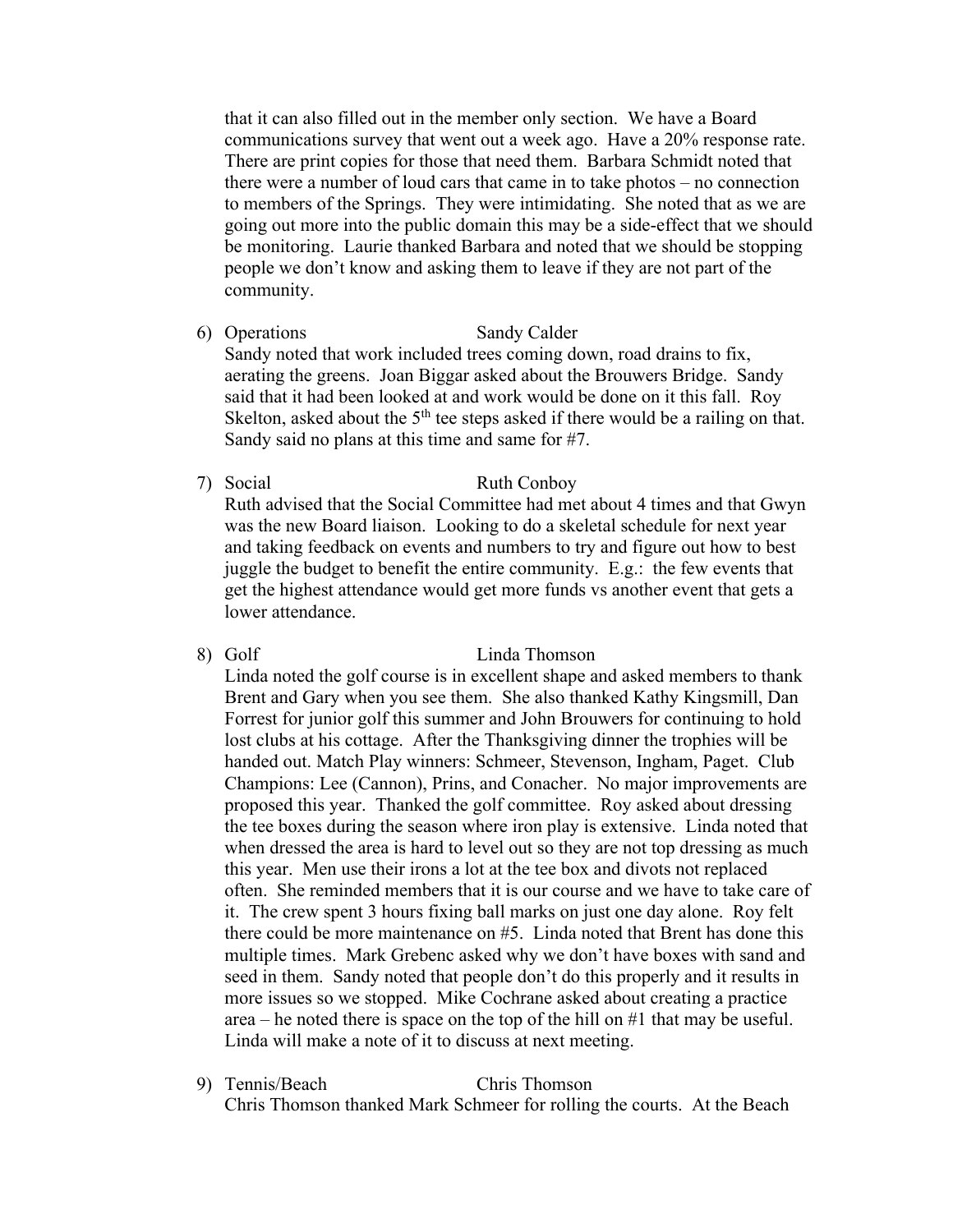the new shade has worked well. Considering adding an additional one. Pickleball – thanked Rob and Karen Russell for all their work. Courts have had a ton of use. Will look at fixing area between Pickleball court and pavilion. The shade and water will come down in about a week. Nets at Pickleball court will be coming down in November and put in the shed. If members want to play they will have to put them up and taken themselves.

Laurie thanked all the committee members for their work and time. We would love people to sign up for committees as it is a great way to contribute. Can be a small commitment if that is what you can do.

## 10) Treasurer Fraser Gall

The meeting package did not include the final financial statements. We will send these out after the meeting. Operating budget was sent but capital budget was not. Current year results – capital and operating perspective: Revenues and expenses were more or less in line and ended with a small \$2,000 deficit. Only one cottage sale this year leaving us short \$25,000 in capital inflows but spent less on capital projects (e.g. Pegg Dam). This budget we tried to hold back on as much as possible to keep dues increase at \$100. There could be shortfall in revenues depending on cottage sales and facility rentals. From an operating perspective we want to make dues equal expenses – no surplus. Results were in line with what we were expecting. Capital expenditures – significant work on golf course so no major work expected.

The Club is moving to a pre-authorized debit (PAD) system for dues. We have reviewed our accounting and back office scenario and have decided to bring this in house. We will transition from Nina to Jody Paget to do the accounting. Fraser is working with CIBC to make arrangements for smart banking. We will be moving to a web-based version of Quick Books to make things automatic and also will be moving to electronic payments vs physical cheques. Fraser is hoping all in flows of revenues to Club will be automatic. Rentals or initiation fees may not be automatic. Fraser has established CSCC Treasures account that will be the new email to send in payments.

Mark Schmeer asked about the Kids Club budget – Fraser noted that there were cut off errors from the previous year that didn't go into the last budget that needed to be moved over. Expenses were higher but were not paid until October. We didn't have all the details at the time. Sheri Wasik asked about newsletter and miscellaneous budget at \$11,000 that went to \$16,000 with no printed newsletter. Fraser noted that there were some cut off issues from last year, some hosting costs for the website that were several thousand dollars. We have budgeted for the paper Post and have kept the number up there based on an estimate of about \$5,000 for printing. Glen asked about the capital expenditure – we didn't get a schedule on that. Fraser said we will send that out. The big items were the Pegg dam budgeted at \$150,000 and bridge replacements on the bridge by the road as well as some work on re-gravelling roads and ditches. We will be also purchased a new carryall. Golf's biggest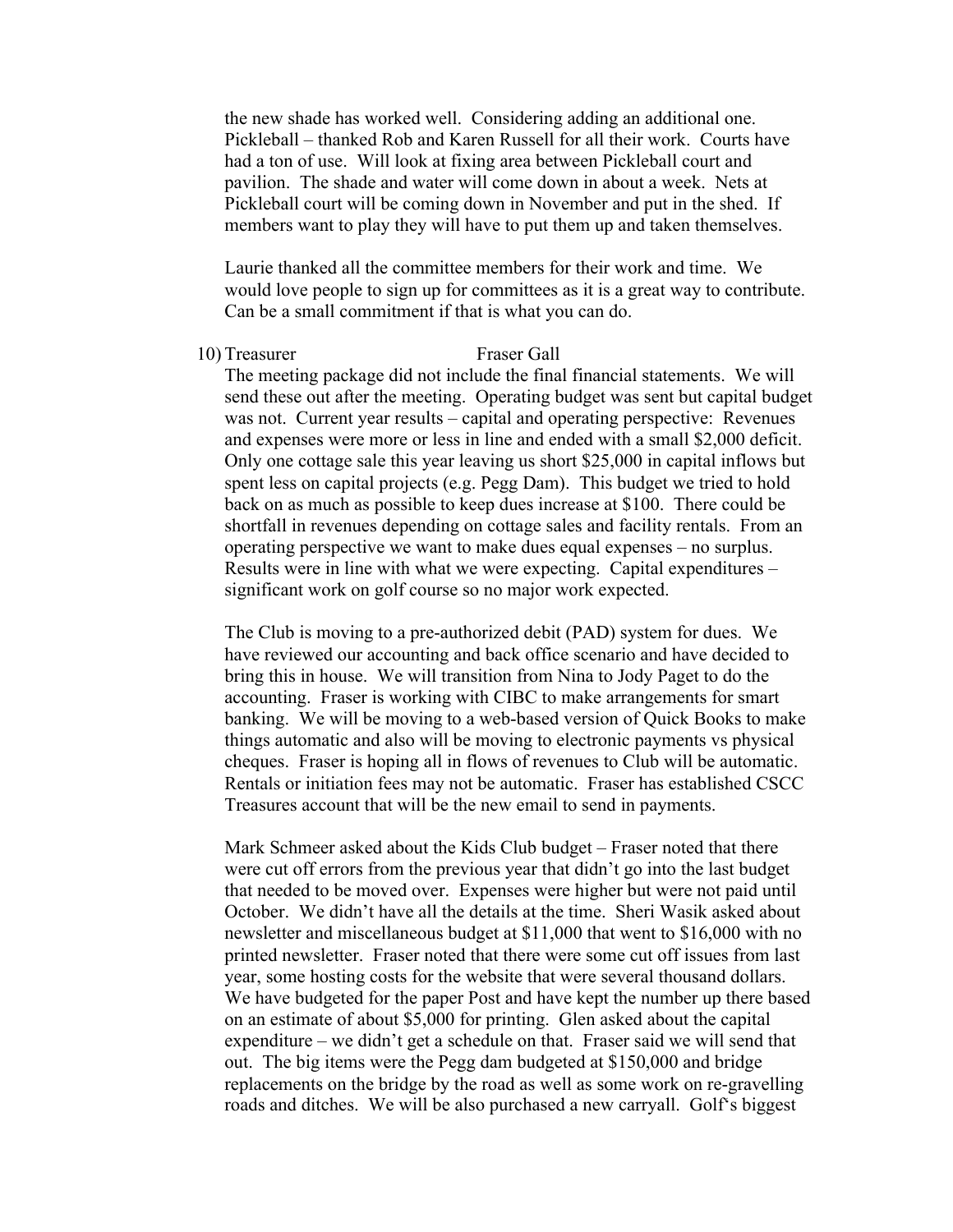project is the back wall on #8 as the railway ties are caving in and rotting and the Committee is worried the slope could slide onto the  $8<sup>th</sup>$  green. Have budged approximately \$12,000 for armour stone. More work around the sport court to keep carts off plus another sail on the beach. Adds up to about \$204,000 and we have \$240,000 in the bank so we are fine from a budget perspective; even without cottage sales.

Lee asked about the initiation fees. Fraser noted we had a lot of deferred initiation fees this year. There is only about \$40,000 in deferred initiation fees left over the next two years.

Mark Schmeer asked if the \$150 was deferred / part of the reserve fund? Fraser noted that is not the reserve fund.

Pegg Dam – no major updates from August but we have made the submission to Conservation Halton. We believe we will get permits in the winter and do the repairs next July and August. Could have some implications to watering the golf course due to heavy work. Ministry of Natural Resources requires water level low and fish not spawning so we will have to do it in July and August.

MOTION: Be it resolved:

THAT Leslie Lucyk, C.A. be appointed to report on the financial statements for the fiscal year ending August 31, 2020;

THAT the Members ratify, approve, confirm and consent to all prior acts, contracts, proceedings, appointments, elections, resolutions and payments of the Club, its Board of Directors and its officers enacted, made, done, or taken since the last such annual resolutions of the Members;

THAT the budget for the 2019-2020 fiscal year be approved; and

THAT membership fees be increased by \$100 to \$4,380 (+HST) per year, for an aggregate amount of \$367,902.00 (+HST), commencing the 2020 fiscal year.

Moved by Jane Rogers and Joan Bigger seconded. Approved.

6) Pegg Dam Update Ben Sproule Fraser gave that information on Ben's behalf as part of the Treasurer's report.

## 7) Other Business

Laurie said there is more Sprit Wear left. Mike has product in the back room. There are about 10 extra pullovers. We won't do more Spirit Wear until the spring. Golf balls – available for pick up for those who ordered.